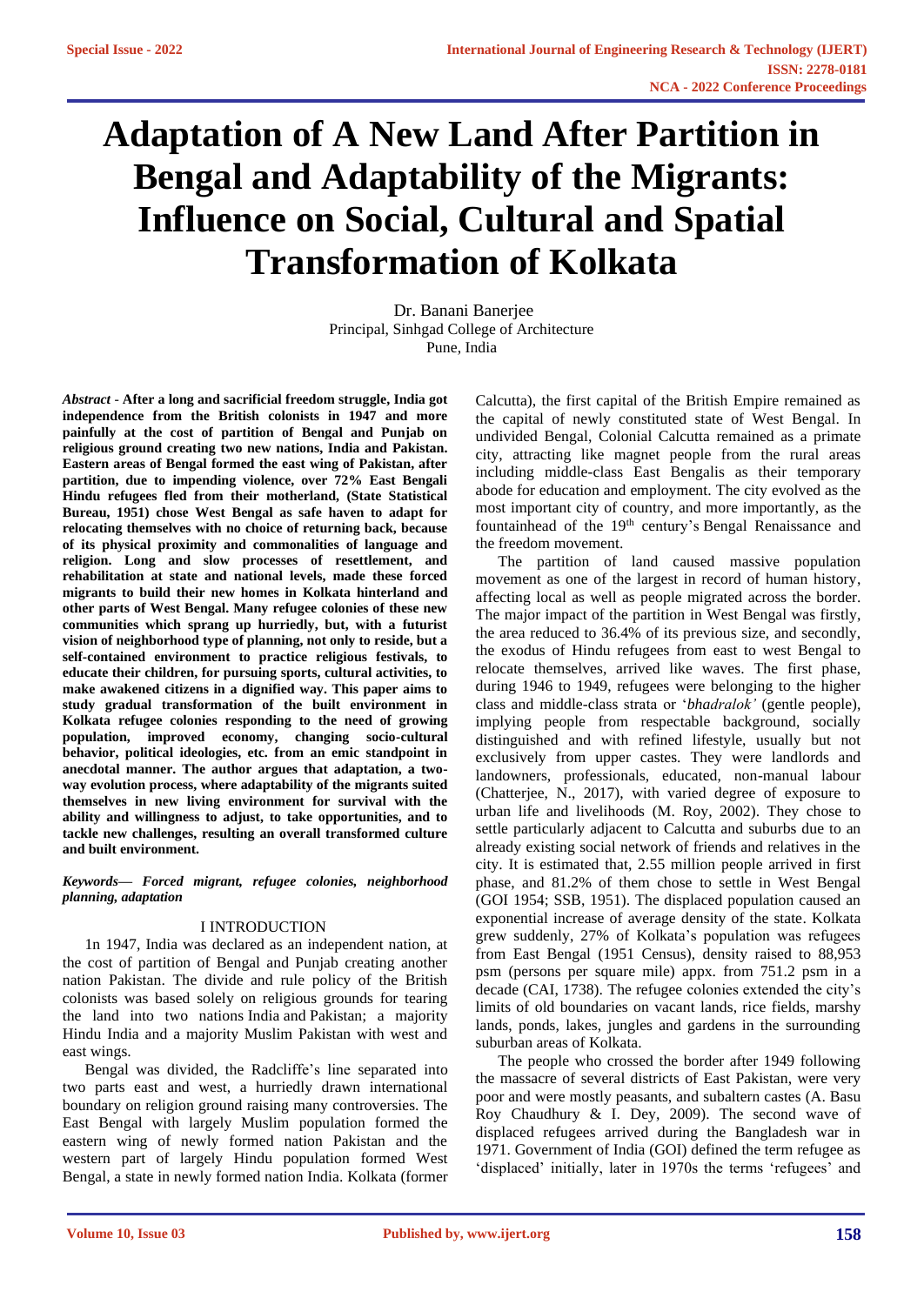'displaced' were replaced by 'migrants' and clear line was drawn between 'old' and 'new' 'migrants'. Those who migrated between October 1946 and March 1958, were known as 'old' migrants.

This paper discusses the relocation in new land by the old migrants. The physical setting of the squatters' colonies always remained in the blur backdrop of the saga of refugees in the scholarly studies. This study attempts to project the physical planning in the foreground on which the uprooted lives replanted their dreams, and transformed over time till date. The exploration was confined geographically in existing refugee or squatters' colonies of 1950 sprung up in south Kolkata. The facts were collected from interactions with residents, scholarly literature, and experiences of the author.

The most painful feeling of partition-refugee was the realization of becoming Hindu vulnerable and unwanted minority in their own homeland which was divided and turned to a new Muslim country overnight, at the same time, the identity of refugee in their own land making them as stranger. For relocation in adapted land in West Bengal, the partition-refugee faced various challenges, confronted locals, and needed adjustments and adaptability for everything. The refugee movement in the 50s was not solely of losses, instead could be considered as a history of success of winning over all odds to emerge as powerful citizens of a new state and nation. Hence, it is an attempt to narrate - How did they find a new home?

#### II ADAPTATION & ADAPTABILITY

Migration and refugees are not interchangeable words; rather refugees are the migrants in outside their own country with specific status. At international level, UNHCR (United Nations High Commissioner for Refugees), a UN agency is mandated to aid and protect refugees since 1950. The first Refugee Convention in 1951, addressed the refugee crisis and defined refugee as a person who has fled his/her country owing to well-founded fear of being persecuted for reasons of race, religion, nationality, membership of a particular social group or political opinion, is outside the country of his/her nationality, and is unable or, owing to such fear is unwilling to avail himself/ herself the protection of that country. This international legal framework for protection of refugees published in 1951, after the crisis of partition, and also was inadequate to resolve the issue in India.

Adaptation implies the dynamic and reciprocal evolutionary process of species including humans that transform their fitness to suit themselves and modify their surroundings to maximize chances of survival. Migration as an adaptation strategy to cope hostile situation, witnessed throughout in history. Relocation process in adapted land was a two-way adjustment for partition-refugees as well as for the local people, resulting in environmental modification and transformation through assimilation.

Adaptability is the ability or willingness to change or suit oneself, to adjust or to cope with different conditions. This implies to skills, qualities and attitudes of individuals or communities to take opportunities, to deal with challenges and to make adjustments to suit in particular environment and make a foreseeable future.

#### III THE GENESIS OF REFUGEE COLONIES

Starting the life afresh in an alien land after partition was full of hurdles. The Partition after long anti-colonial struggle led to a complicated and sustained sense of displacement for the uprooted forced migrants of no choice to return. What remained with them was the nostalgia and memories which they left behind, a land of abundance, as well as loss and agony of displacement, while resettling themselves.

Major struggle remained at the government level, with exclusion and inclusion criteria of recognizing refugees for resettlement and rehabilitation. At the same time, the migrants, dissatisfied with the government's inadequate efforts of rehabilitation, decided to take initiatives for selfrehabilitation to fulfill urgent need of a roof for survival. The favourable facts as unity of mass migrants and camaraderie were the strength, witnessed in the struggle in unfavourable situations.

These circumstances led to an organized and illegal squatting on forcibly acquired vacant land, owned by government or private landowners within a night. These settlements were known as '*jabardakhal'*(forceful occupation of land) squatters' colonies, mostly emerged between 1949 and 1950 in the southern outskirt of Kolkata. It is claimed in some references that, the formation of squatters' colonies was made possible due to the verbal permission received from both federal and provincial governments, hence, cannot be called as '*jabardakhal'* or illegal. In 1951, there were 150 squatters' colonies in Kolkata Metropolitan District (S. Chattaraj, 2003), out of which 40 colonies established Kolkata in the south (*Tollygunj, Jadavpur*), in west (*Behala*) and in east (*Kasba*) (P. Chaudhury, 1983). These colonies were named after the names of freedom fighters and martyrs as *Gandhi*, *Baghajatin, Netajinagar, Shahidnagar, Surjanagar* and might be an attempt to pay homage to departed leaders and also to legitimate their 'illegal' actions through popular nationalism and self-help.

The squatters' colonies resulted in beginning of a prolonged conflict between the local people who did not suffer the loss of homeland and the forced migrants for whom the loss was perhaps too heavy. Local citizens were less receptive to the growing influx of refugees, regarding them as 'intruders' in spite of their deep-rooted Bengali commonalities in culture, history, language, religion, traditions, and collective involvement in nationalist struggle. The cultural differences witnessed in the first generation after partition in behaviour of the so-called 'urbane' society of Kolkata and west Bengalis or '*Ghatis'* ridiculing the east Bengalis or '*Bangals'* for their dialect, custom and everything as rustic and unsophisticated.

The local landlords, tried to evict the squatters but failed, finally losing their lands to the permanent partition-migrants. With uncertain legal right of land and almost certain of not able to return to the East Pakistan and without any government aid, the refugees settled themselves without the basic amenities as water, sanitation and electricity. After partition, many East Bengali patriotic freedom fighters and supporters of Congress party became refugee and stranger in their own country. They needed to build up a strong opposition against the Congress government to claim the rights and relief and to resolve problems faced by them. Left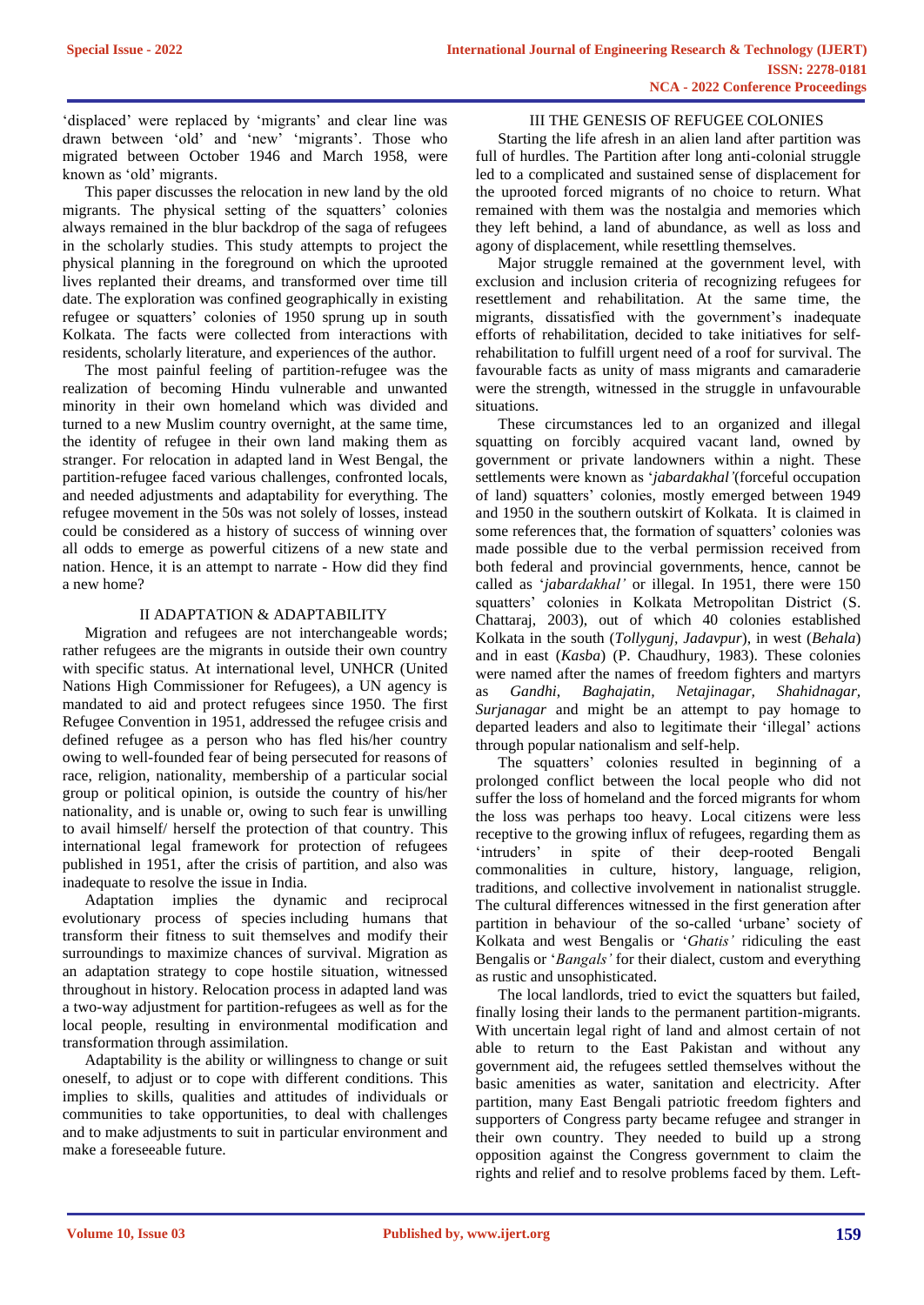wing political organizations were fervent supporter of selfsettlement squatters' colonies and mobilized their protests uniting people. Many independent refugee colonies formed by leadership of these political organizations and repeated clashes and conflicts between them continued for long.

There was a strong reason for the upper and middle class educated people not to choose for settling in the refugee camps mainly of their dignity and to avoid social stigma to be classified as refugee. Majority of them preferred to relocate themselves in refugee colonies. The progress of these colonies is described in narratives and in newspaper reports as "in one generation, through sheer hard work these colonies have become more prosperous areas with one to three storey brick and concrete structures neatly maintained, despite the high density due to the small plots", south Kolkata Bijaygarh, (first self-settlement colony) as "modern version of a selfsupporting village republic", quote of Nehru as saying "it is better if the refugees begin to do something on a cooperative basis.." (S. Chattaraj, 2003). The refugees contributed profoundly to the progress and prosperity of their adapted country.

# IV OVERNIGHT URBANIZATION

This section is the anecdotal description of the author, experienced while brought up in *Netajinagar*, one of the colonies. Information culled from a wide array of resources namely memoirs, oral interviews, documents, reports, novels and memories.

Kolkata was polarized as north for *Ghatis* and south for *Bangals*, but the refugee resettlement in Bengal helped in breaking class and caste differences to a great extent. With uncertain legal right of land and without any infrastructure and money, middle-class refugees had no option to subdivide forcibly occupied land to build their new homes for a decent life. With no exposure of settlement planning, most of the refugee colonies adapted basic sectoral urban planning concept, similar to the neighbourhood unit planning, composed of several wards with plots and with basic facilities as schools, markets, religious places and play grounds. Majority of these people were belonging to a rural agrarian community, unexpectedly, needed to adapt a new urban lifestyle in the squatters' settlements very near to the largest urban center in the country. The new home is not only a shelter, but a self-contained environment to practice religious festivals, to educate their children, for pursuing sports, cultural activities, to make awakened citizens in a dignified way.

The roads were laid with basic two hierarchies as wider thoroughfares and narrow inner access roads. The thoroughfares sometimes were aligned with meandering existing track from nearest main roads with bus routes, and connected surrounding areas. The narrow internal access lanes along which individual plots were located, found both orthogonal as well as meandering alignment from the thoroughfares, mostly, both ends connected with other roads and few with dead-ended ones. The width of access road varied, the narrower ones had just sufficient width for cyclerickshaws to cross in both directions, as most of the people walked to go to schools, markets, bus-stands and other regular places, and used cycles for travelling longer distances like nearest railway stations, tram-depot and working places etc. The roads were usually flanked by open drains on both sides to dispose waste water from the adjacent plots.

Each ward was sub-divided into plots of standard sizes, measuring approximately of 3 to 4 *kathas* (1 *katha* is appx. 720 sft) or sometimes as per family sizes, and were allotted amongst refugee families on a first come-first served basis in exchange of a token rent (sometimes as Rs. 10 for few colony).

Once, fairly settled, administrative skill of the refugees was shown in formation of local colony committees of elected and self-appointed members. The committee collected subscriptions from residents and formed voluntary labour groups for infrastructural development as clearing and leveling of land, laying out of roads, drains and latrines, plot configurations, allotments of plots, settling disputes and fighting for the right of ownership of the land. Gradually, the city authority recognized these squatters' colonies acknowledging their success as 'self-help' housing solution in the context of inadequate resettlement and rehabilitation programmes of government.

## V CASE STUDY: NETAJINAGAR

The flood prone area near Adi Ganga, originally was fallow land with tall grasses with foxes and wild cats. The area was owned by Hindu landlord, also inhabited by Christian Missionaries and Muslim communities. Few pucca houses and hutments (some of Muslim communities who were displaced due to squatting) and tube wells existed. Already a bus route existed with two or three buses plying daily to city center and Howrah station.

The date of establishment is claimed as  $26<sup>th</sup>$  January 1950, the acquisition used to happen by the mass in the night time. Roads and plots (average size of 3 *kathas*) were laid, and shacks were erected overnight before the landlord and police reached to evict. People from varied places and diverse set of background arrived to get a plot through a network as from same district or village in East Bengal, groups of families from same district and village were flocked in a single ward, and there were many tussles about several issues. Majority of them, came from middle-class with some urban exposure.

The colony committee formed under the leadership of handful men of recognition mostly, teachers and lawyers to resolve land disputes, infrastructure development, to help during emergency, etc. Plots were allotted with payment of Rs. 15, and the family was required to erect a room and a kitchen at their own risk. Roads were raised from the excavated soil from the drains along the sides of the roads, residents constructed even at night in kerosene lamp. Many Ponds were excavated to raise the plinth of the houses, labourers from Canning and Sundarbans areas were hired for these works. Shallow tube wells (16 to 20 feet deep) in individual plots were dug by owners for daily use and common deep tube-wells (80 feet deep) were excavated by colony committee for drinking water at road junctions within the wards. Plots for schools (primary, separate boys' and girls' secondary schools), market, religious place as *Harisabha* and play grounds were allotted, and most uniquely, plots for clubs for nurturing cultural development were provided. There were many ponds, which were used for